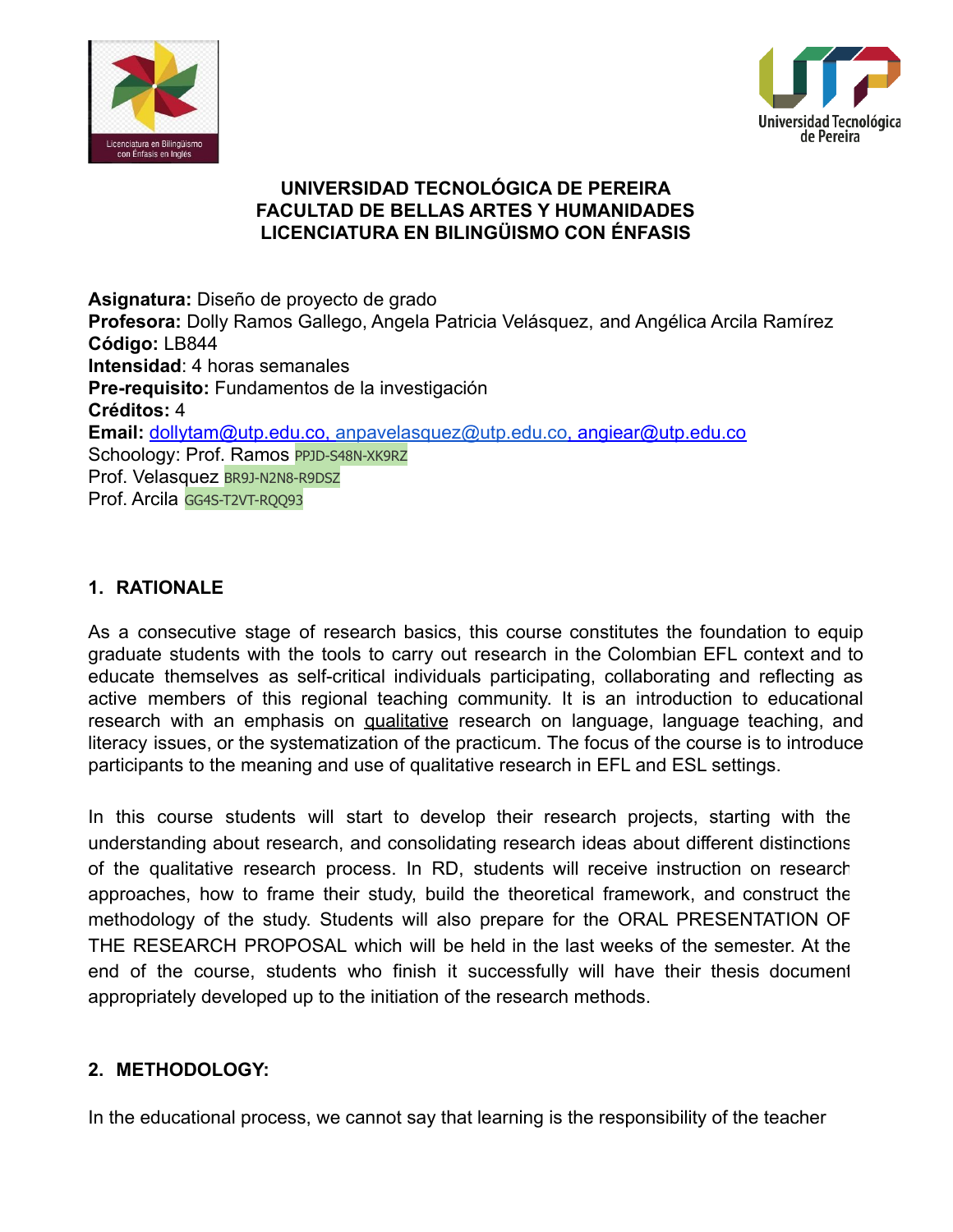but the co- creation of both the teachers and the learners and the product of the harmony of both. In this situation, the facilitator must acknowledge that there are three types of knowledge: the one that has it, the one that can get it and the one that can construct it with others. The task of the facilitator then is to use the first one to achieve the second one and thus facilitate the third one. Brenson & Sarmiento (DN)

Based on the aforementioned, this course then will be guided based on the "Modelo Constructivista co-participativo C3'' which covers a holistic education that is defined as the art, science and technology that facilitate the learning of new knowledge and develop the necessary abilities to achieve a systematic co-evolution. In other words, this model is considered to be efficient due to the fact it does not only provide learners with strategies to adapt to the new knowledge and thus modify their attitude (which involves cognition, affection, emotional and behavioral) but also by building knowledge among learners and facilitators. On the other hand, the learners face this new knowledge not as passive individuals but as active ones by handling and also developing new abilities to think more effectively. The aim of this model then, involves a methodology that wraps what Brendon and Sarmiento call the C3 which means: Concientización (vivencia HD y reflexionar HI), Conceptualización (descubrir HI y visualizar HD) Contextualización (ensayar HI e integrar HD) of the new theory in other words and holistic education.

### **2.1. Strategies and didactic instruments**

The material selected for this course is updated and appropriate for higher education learners. Moreover, it is the most reliable written material by well-known researchers and linguists in the field. Thus, learners are expected to read and analyze this material before class in order to make the most of it in the class. Some of the activities that will be carried out in class are: whole class or small group discussions, debates, and oral presentation, among others. Therefore, these activities are expected to contribute to the learning of concepts and also to the creation of a safe environment that will encourage students to learn. Moreover, oral presentations will be carried out by learners as well as by the teacher in order to clarify and reinforce the new theories. In conclusion, in this course students, as teachers to be, will begin the process of constructing their own conceptual models of research by means of examining relevant literature material, class discussions, group work, and individual reflections.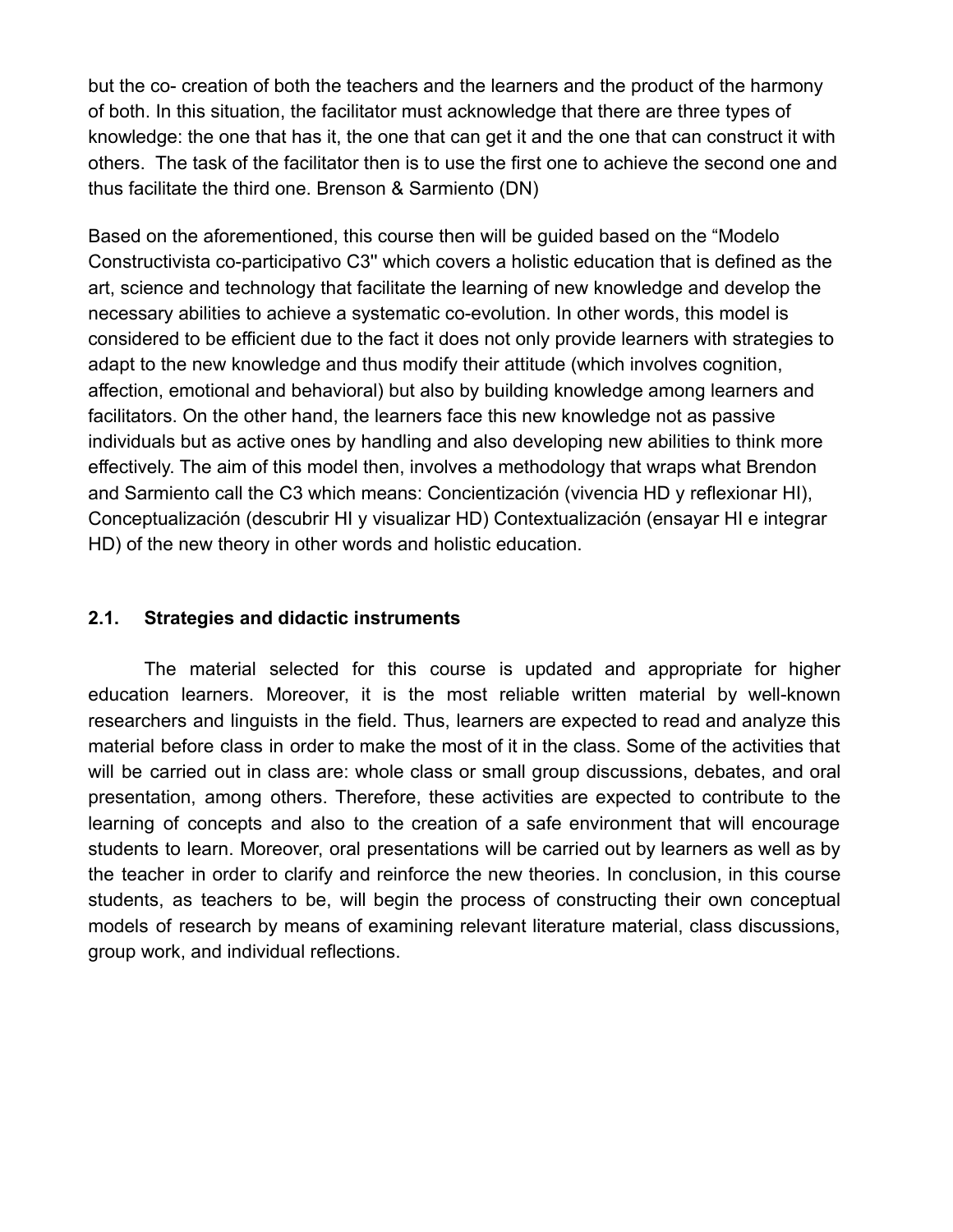# **3. Learning outcomes**

| <b>Learning results</b>                                                                                                                                                                                                                                                                                                                                                                                                                                                                                                               | <b>Course objectives</b>                                                                                                                                                                                                                                                                                                                                                                                                                                       |
|---------------------------------------------------------------------------------------------------------------------------------------------------------------------------------------------------------------------------------------------------------------------------------------------------------------------------------------------------------------------------------------------------------------------------------------------------------------------------------------------------------------------------------------|----------------------------------------------------------------------------------------------------------------------------------------------------------------------------------------------------------------------------------------------------------------------------------------------------------------------------------------------------------------------------------------------------------------------------------------------------------------|
| 1. Utiliza el español y el inglés con<br>altos niveles de suficiencia en el<br>ámbito social, académico y<br>profesional, y con consciencia<br>intercultural relacional, funcional y<br>crítica.                                                                                                                                                                                                                                                                                                                                      | Employ both the first and the second language<br>to request and inform about academic issues<br>among peers and professors.<br>Construct written academic documents that<br>demonstrate an intermediate/high level of<br>competence.<br>Recognize the mother tongue as a strategy that<br>enhances the learning of the second language.<br>Demonstrates understanding of specialized<br>scientific articles by reporting them in their own<br>academic papers. |
| 2. Planea e implementa, de forma<br>flexible y creativa, actividades de<br>enseñanza y aprendizaje que<br>generen ambientes propicios para<br>el desarrollo de procesos bilingües<br>de los estudiantes, aplicando<br>saberes generales y pedagógicos,<br>las teorías de la lingüística<br>aplicada y la didáctica de las<br>lenguas, las políticas educativas y<br>lingüísticas para responder a las<br>necesidades cognitivas,<br>lingüísticas, afectivas,<br>socio-culturales y económicas de<br>diversos contextos educativos/los | Design and implement classroom projects that<br>fit with students' needs and interests.<br>Organize material and information that<br>document the process that bilingualism has had<br>internationally, nationally and regionally to<br>propose different approaches, strategies or<br>methodologies that are adapted to the context<br>in which the research project will take place.                                                                         |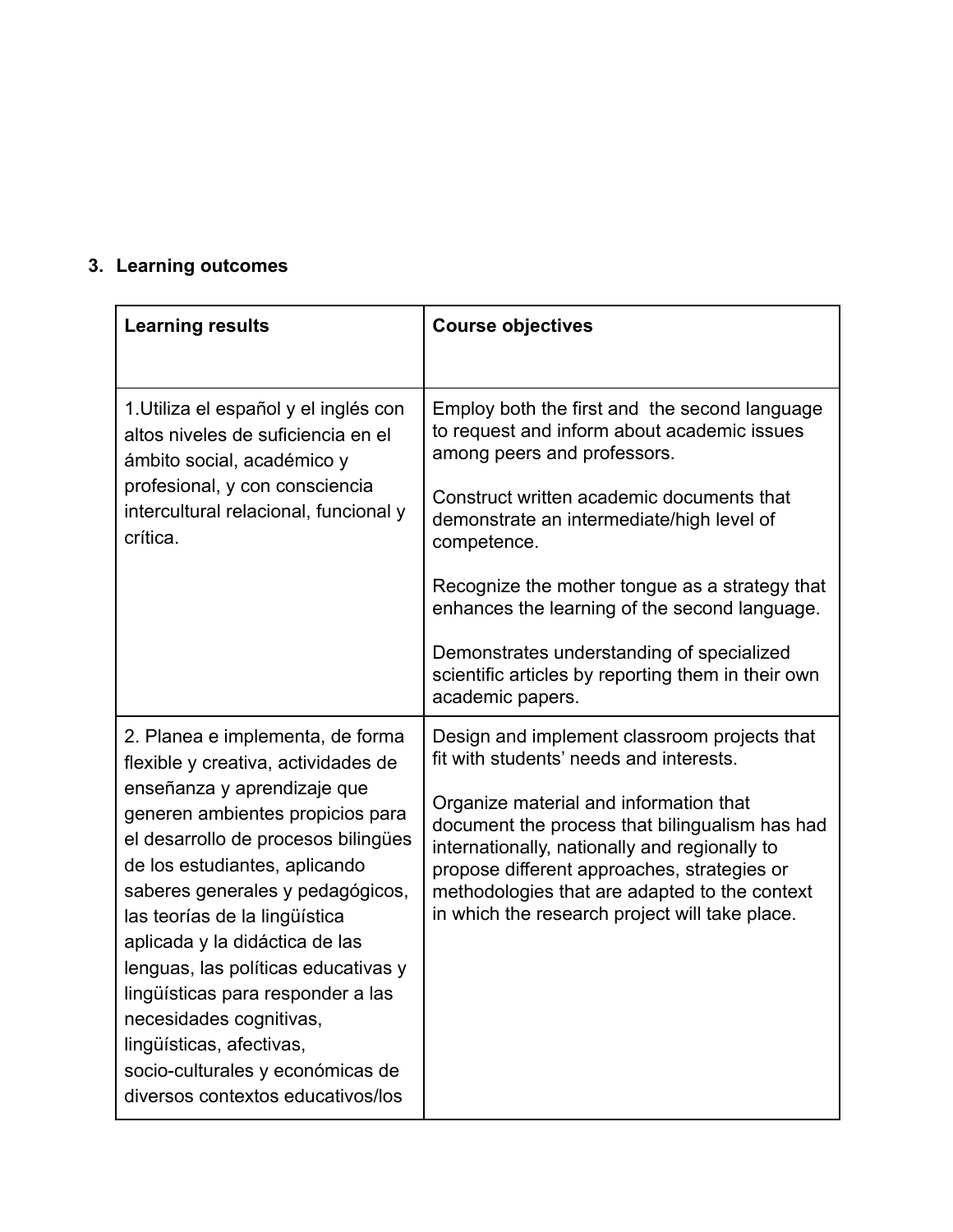| educandos.                                                                                                                                                                                                                                                                                                                            |                                                                                                                                                                                                                                                                                                                                                                                                                                        |
|---------------------------------------------------------------------------------------------------------------------------------------------------------------------------------------------------------------------------------------------------------------------------------------------------------------------------------------|----------------------------------------------------------------------------------------------------------------------------------------------------------------------------------------------------------------------------------------------------------------------------------------------------------------------------------------------------------------------------------------------------------------------------------------|
| 3. Incorpora reflexivamente y con<br>criterio pedagógico el uso de las<br>TIC en el desarrollo de procesos<br>educativos.                                                                                                                                                                                                             | Create their own virtual learning environment<br>as a support for the construction of their<br>learning and research project.<br>Recognize reliable sources to extract<br>information relevant for students' research<br>proposals.<br>Select proper virtual resources such as<br>websites, documents, articles and material that<br>can contribute to development of their research<br>proposal.                                      |
| 5. Construye, gestiona e<br>implementa propuestas<br>estratégicas de trabajo en su<br>campo profesional fundamentadas<br>en principios disciplinares,<br>pedagógicos, investigativos e<br>interculturales como resultado del<br>trabajo colaborativo en el que hace<br>uso de sus fortalezas, habilidades<br>propias y del colectivo. | Construct a research proposal that follows a<br>certain research method to fulfill a knowledge<br>gap in applied linguistics and bilingualism.<br>Present and defend a research proposal, in a<br>formal event, that is aligned to strong theoretical<br>foundations and that responds to society's<br>needs.<br>Develop communicative skills by interacting with<br>peers and professors in the execution of the<br>research project. |
| 6. Participa en espacios y<br>actividades institucionales,<br>curriculares y extracurriculares en<br>los que se apropia y desarrolla su<br>dimensión ética, socio política,<br>corporal y espiritual en pro de la<br>construcción de un Ethos<br>democrático, político y en<br>derechos humanos.                                      | Elaborate and defend the research proposal in<br>a research colloquium.<br>Deliver an academic oral discourse with strong<br>and solid arguments related to previous studies<br>and theory when attending and participating in<br>research events.                                                                                                                                                                                     |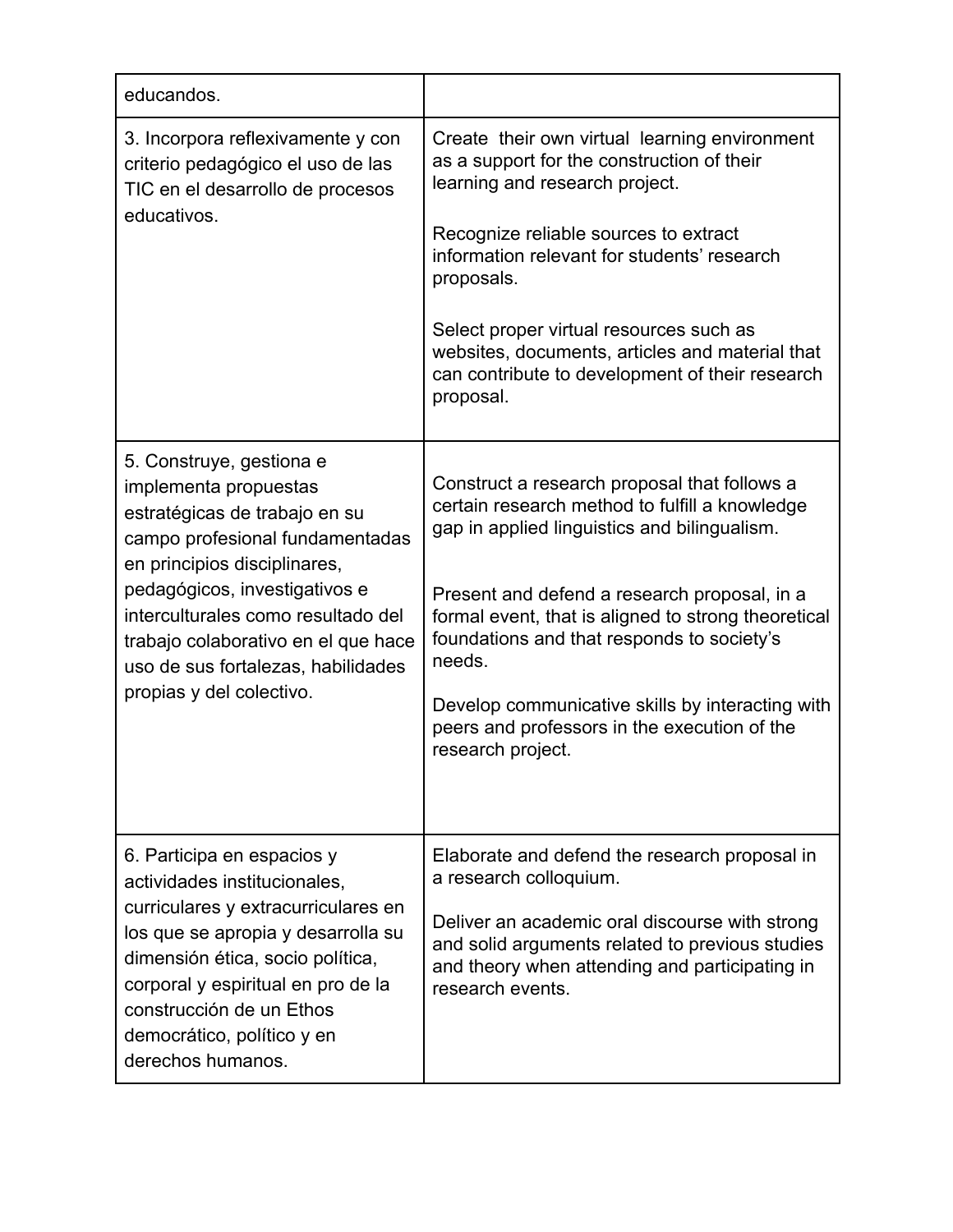# **4. COURSE REQUIREMENTS**

#### **Advising Sessions**

Individual advising sessions with the instructor will take place along the semester. The instructor will meet with each research group throughout the semester to provide feedback on the thesis on progress. Students must bring to each meeting a hard and digital copy of the document and must always incorporate the feedback given by the instructor before the next meeting. The instructor will program meetings with each research team. In "Semana muerta" RD students will work with their future advisors to agree on methodological aspects of the project.

#### **Course policies**

#### **Class Attendance: University Policies**

#### **[http://www.utp.edu.co/cms-utp/data/bin/UTP/web/uploads/media/secretaria/documentos/re](http://www.utp.edu.co/cms-utp/data/bin/UTP/web/uploads/media/secretaria/documentos/reglamento-estudiantil-19-jun-2012.pdf)**

#### **[glamento-estudiantil-19-jun-2012.pdf](http://www.utp.edu.co/cms-utp/data/bin/UTP/web/uploads/media/secretaria/documentos/reglamento-estudiantil-19-jun-2012.pdf)**

ARTÍCULO 177o.: MODIFICADO MEDIANTE ACUERDO No.15 DEL 06 DE JULIO DE 2006

Students are expected to attend all scheduled classes and official convocations of the University. Students' presence and participation in the class are critical factors towards the completion of the work for the class and achievements of success for this course. If absences occur, it is the student's responsibility to contact the professor or peers with regard to assignments. Make up assignments or exams will not be granted solely if the learner has a medical excuse.

#### **Study Obligations and Suggestions**

For this class learners are expected to: 1. Read the assigned material before class this will help you identify possible problems that can be discussed in class or if necessary visit my office for further explanation during tutoring hours. Arriving prepared to class will give you enough time to reflect and be prepared for the weekly examinations and/or task. 2. There are four hours of contact class every week and it is assumed that you are studying the material and doing research on your own, in an appropriate manner, outside the class. A good rule of thumb is that for each hour of class, you should spend two hours outside class. 3. Being an ACTIVE participant in the classes and being engaged in all class activities and tasks proposed is highly encouraged.

Late work: No late work will be received during the semester except when the student provides a medical or university excuse, which must be verified by the department of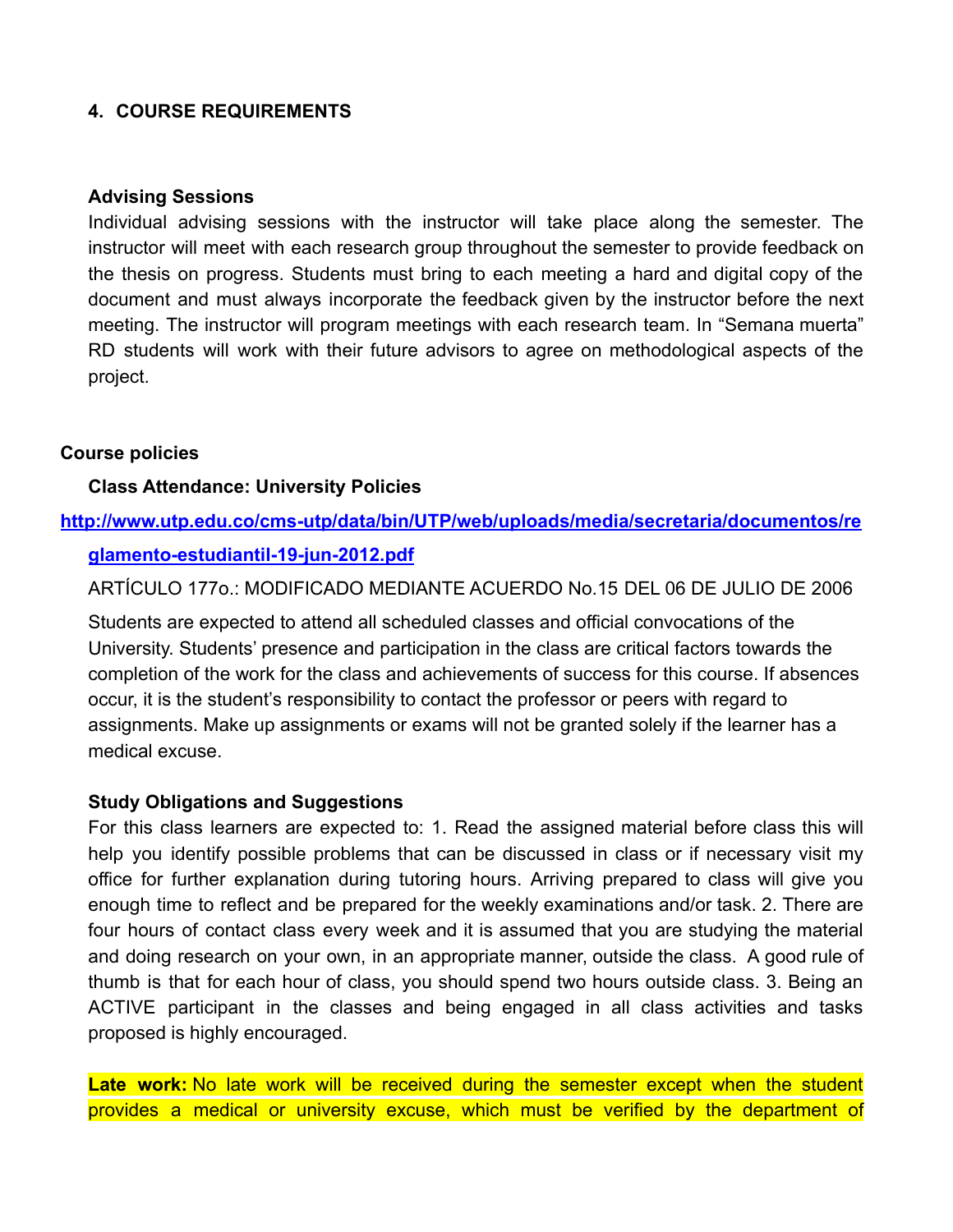Bienestar Universitario before submission. If you miss a class due to institutional permissions, you must notify the instructor at least two weeks before the event providing the proper documentation.

**Requests and inquiries:** Students are expected to behave respectfully to all administrators, faculty, staff, students, and visitors in the school's environment in both oral and written interactions. If you need to talk to the professor, wait until the classes end to talk about personal issues. Do not do it starting the class or during it.

**Others:** In case you cannot stay all the class time due to strong reasons, let the professor know by e-mail at least one day before, not at the beginning of the class; support such permissions with written evidence if possible. Homework and class work must be presented with high standards of quality (legibility, clarity, organization, etc.). Use pen for handed in papers in class.

# **Academic Honesty**

Students are expected to maintain the highest standards of academic integrity. Work that is not of the student's own creation will receive no credit. Academic dishonesty includes lying, cheating, stealing, and using unauthorized materials on any assignment, quiz or exam. • The act of lying is to intentionally provide false information or a false statement with the purpose of misleading or with irresponsible regard of the truth. Lying, in both academic and non-academic activities, is impermissible.

• Cheating is acting dishonestly in order to gain an unfair advantage. Cheating includes giving or receiving unauthorized aid on any assignment, quiz, or exam. Not complying with the restrictions of the instructor will result in appropriate discipline, as decided by the instructor or department. Cheating also includes using the same material of work previously used for another course unless the student has permission from the instructor to do so. **Cheating furthermore includes plagiarism**, which is when a student uses the ideas of another and declares it as his or her own. Work that is not of the student's own creation will receive no credit.

# **5. Evaluation**

| First grade 30%                                                    |                                                                                   |                                                            |
|--------------------------------------------------------------------|-----------------------------------------------------------------------------------|------------------------------------------------------------|
| <b>Research Project, classroom</b><br>project & Didactic sequence. | Práctica conducente                                                               | <b>Revision Monograph</b>                                  |
| <b>Lit Review</b><br>10% (5% first draft - 5% final draft)         | Formato Inicial part 1/ contest setting<br>10 % (5% first draft - 5% final draft) | <b>Lit Review</b><br>10% (5% first draft - 5% final draft) |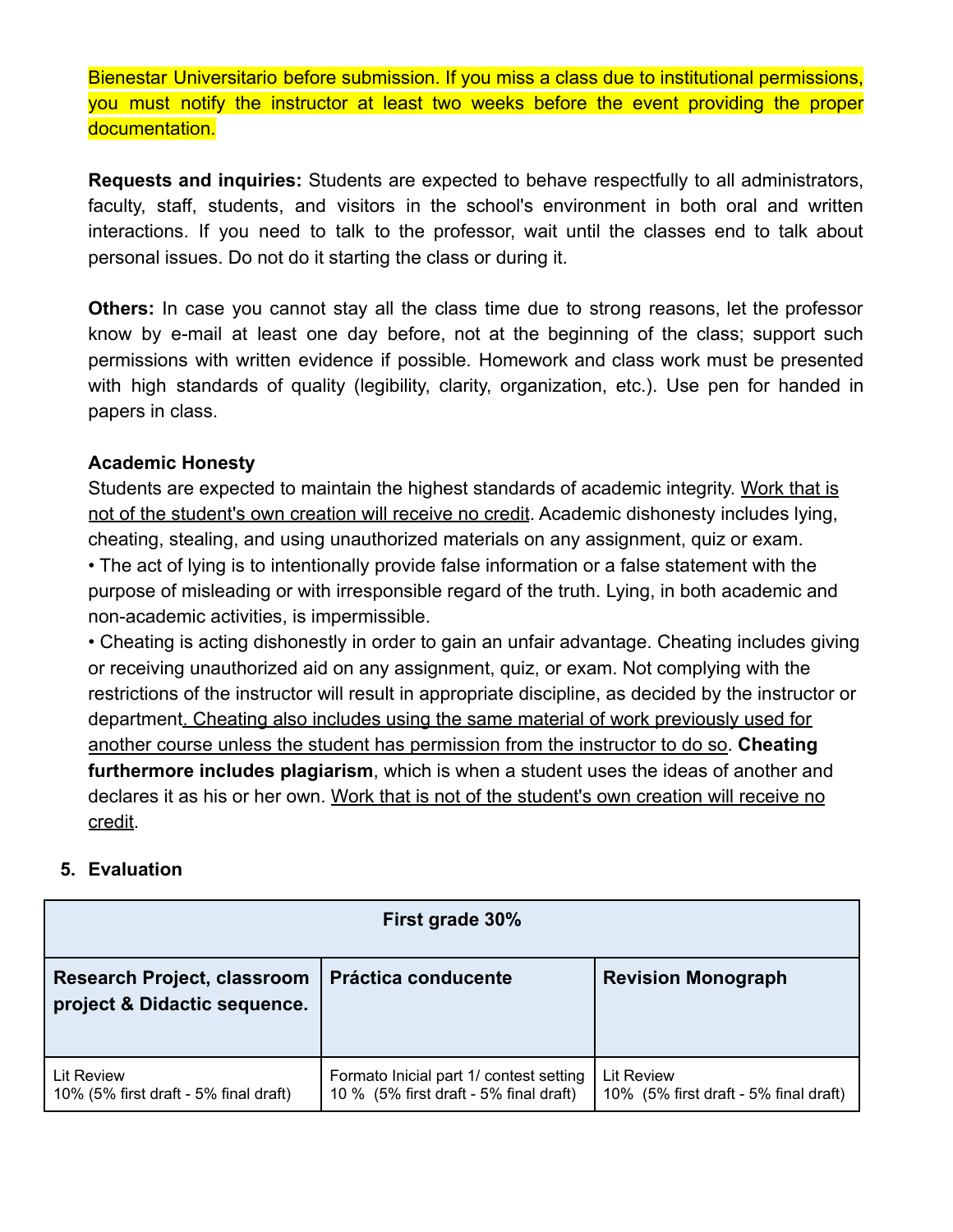| Conceptual Framework 15% (8%                                                                                         | Glossary 15% (8% first draft-7%                                                                                     | Conceptual Framework 15% (8%                                                     |  |
|----------------------------------------------------------------------------------------------------------------------|---------------------------------------------------------------------------------------------------------------------|----------------------------------------------------------------------------------|--|
| first draft- 7% final draft)                                                                                         | final draft)                                                                                                        | first draft- 7% final draft)                                                     |  |
| In & outside class Activities.                                                                                       | In & outside class Activities,                                                                                      | In & outside class Activities,                                                   |  |
| attendance 5%                                                                                                        | attendance 5%                                                                                                       | attendance 5%                                                                    |  |
| Second grade 15%                                                                                                     |                                                                                                                     |                                                                                  |  |
| <b>Statement of The Problem</b><br><b>Research Question</b><br>Objectives<br>10% (first draft 5 % & final draft 5 %) | Justification<br>Formato Inicial part 1<br>Objetivos and cronograma<br>10% (first draft 5 % & final draft 5 %)      | <b>Justification Objectives</b><br>10% (first draft 5 % & final draft 5<br>$%$ ) |  |
| In & outside class Activities,                                                                                       | In & outside class Activities,                                                                                      | In & outside class Activities,                                                   |  |
| attendance 5%                                                                                                        | attendance 5%                                                                                                       | attendance 5%                                                                    |  |
| Third grade 15%                                                                                                      |                                                                                                                     |                                                                                  |  |
| Methodology<br>10% (first draft 1 5% & final draft 5 %)                                                              | Formatos de Avances (the number<br>depends on the implementation)<br>10% (first draft 1 5% & final draft 5<br>$%$ ) | Methodology<br>10% (first draft 1 5% & final draft 5<br>$%$ )                    |  |
| In & outside class Activities,                                                                                       | In & outside class Activities,                                                                                      | In & outside class Activities,                                                   |  |
| attendance 5%                                                                                                        | attendance 5%                                                                                                       | attendance 5%                                                                    |  |

**40% = Rehearsal Defense 20%, Proposal Defense 10% & Final product 10%**

The rehearsal and proposal will be done through the Google Meet platform. **(subject to changes)** Each group will have a schedule to present the rehearsal. For the proposal, some professors of the program will be invited to join in the Google Meet video conference; the students need to be prepared to answer questions.

#### Rehearsal Defense & Proposal Defense

- **●** All sections must have been presented (1 draft and final version) in order to participate in the rehearsal
- All session of the written document at the end of the semester (final grade of all the document) must have a passing grade in order to present in the rehearsal
- **●** All learners must do the rehearsal and have a passing grade in order to participate in the proposal. If learners do not to participate in the rehearsal, he/she will not participate in the proposal and the grade will be zero (40%)
- The grades of the rehearsal and the proposal will not be published if learners do not attend the feedback session after the proposal (40%)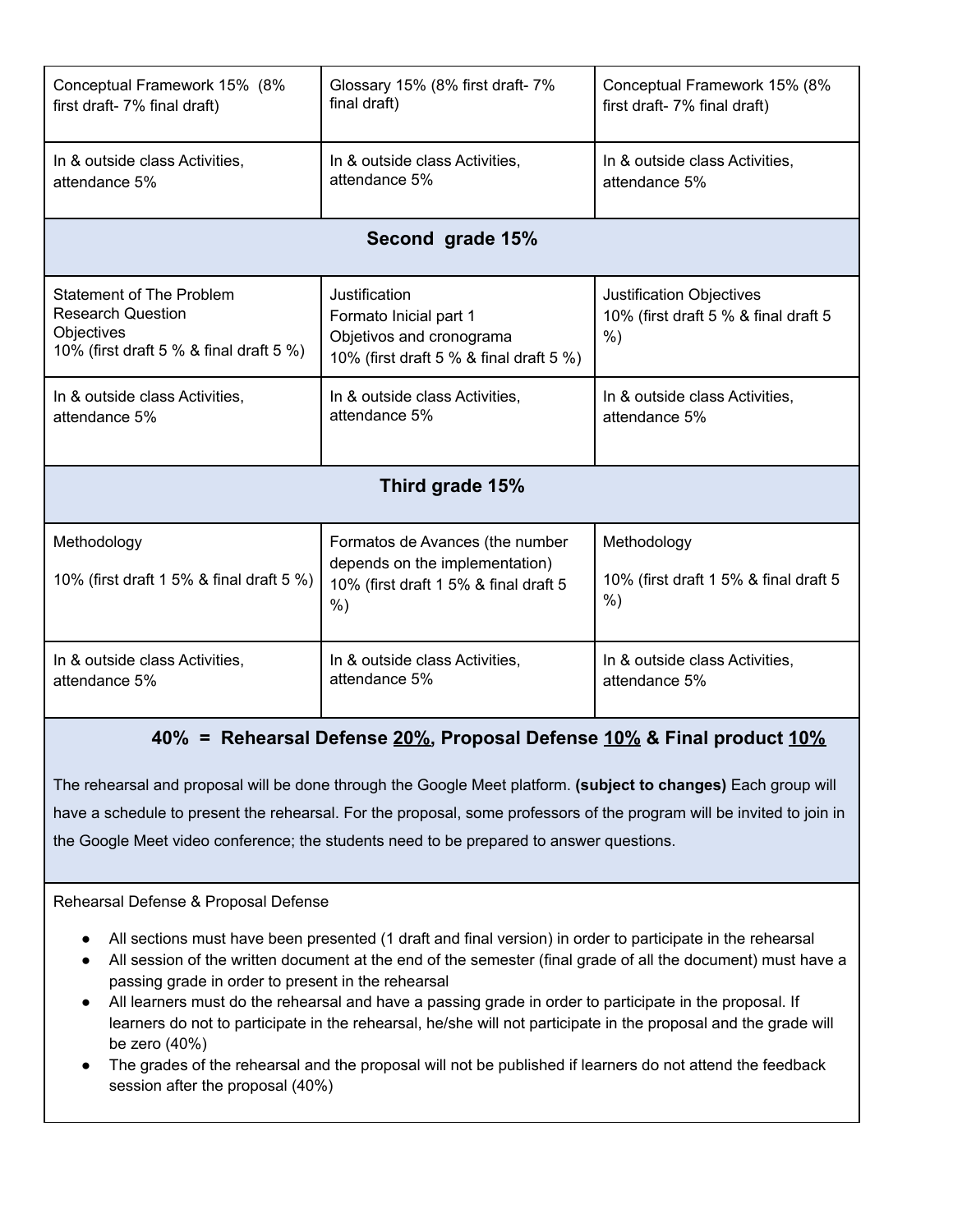**General Considerations**: Students must bear in mind that:

- 1. The final product of each of the chapters handed in at the end of the semester is not the final version of the project. The projects will go through modification and adjustments in every course that belongs to the research area (Fundamentos de la Investigación, Research Design, Execution I and Execution II).
- 2. Students who do not pass two chapters in the final product of the thesis will not be allowed to present the rehearsal nor the proposal.
- 3. All learners of a project must attend the feedback sessions (the absence of one student will apply the cancelation of the session)
- 4. Your success in the project is NOT the responsibility of the professor.
- 5. It is your responsibility to present all the assignments proposed in the course; it does not matter if your project advisor does not require it.
- 6. Students who belong to the same project will be allowed to move to another group only if: -the professors make the decision; -the schedule fits.
- 7. The only language accepted for the rehearsal and the proposal is English, regardless of the language in which the project is being written.

| <b>Rubric of the chapters</b>                                                                                                                                                                                                                                                                                                                                                                                                                                                                                    |                                                                                                                                                                                                                                                                                                                                                                                                                                                                               |                                                                                                                                                                                                                                                                                                                                                                                                                                 |                                                                                                                                                                                                                                                                                                                                                                                                                                                                    |
|------------------------------------------------------------------------------------------------------------------------------------------------------------------------------------------------------------------------------------------------------------------------------------------------------------------------------------------------------------------------------------------------------------------------------------------------------------------------------------------------------------------|-------------------------------------------------------------------------------------------------------------------------------------------------------------------------------------------------------------------------------------------------------------------------------------------------------------------------------------------------------------------------------------------------------------------------------------------------------------------------------|---------------------------------------------------------------------------------------------------------------------------------------------------------------------------------------------------------------------------------------------------------------------------------------------------------------------------------------------------------------------------------------------------------------------------------|--------------------------------------------------------------------------------------------------------------------------------------------------------------------------------------------------------------------------------------------------------------------------------------------------------------------------------------------------------------------------------------------------------------------------------------------------------------------|
| All of the columns below will be the evidence of the quality of your academic paper. Each<br>session will be used by the professor to assess your work. We strongly suggest you follow<br>this rubric before handing in your paper.                                                                                                                                                                                                                                                                              |                                                                                                                                                                                                                                                                                                                                                                                                                                                                               |                                                                                                                                                                                                                                                                                                                                                                                                                                 |                                                                                                                                                                                                                                                                                                                                                                                                                                                                    |
| Content (10 pts)                                                                                                                                                                                                                                                                                                                                                                                                                                                                                                 | <b>Writing (5pts)</b>                                                                                                                                                                                                                                                                                                                                                                                                                                                         | Feedback (5pts)                                                                                                                                                                                                                                                                                                                                                                                                                 | APA&<br><b>Presentation (5pts)</b>                                                                                                                                                                                                                                                                                                                                                                                                                                 |
| The paper demonstrates that the<br>author fully understands and has<br>applied concepts learned in the<br>course. Concepts are integrated<br>into the writer's own insights.<br>The writer provides concluding<br>remarks that show analysis and<br>synthesis of ideas.<br>Balanced presentation of relevant<br>and legitimate information that<br>clearly supports a central purpose<br>or argument and shows a<br>thoughtful, in-depth analysis of a<br>significant topic. Readers gain<br>important insights. | Ties together information<br>from all sources. Paper<br>flows from one issue to the<br>next without the need for<br>headings. Author's writing<br>demonstrates an<br>understanding of the<br>relationship among material<br>obtained from all sources.<br>No or Minimal spelling<br>$&$ /or grammar mistakes.<br>Sentences are well-phrased.<br>They flow smoothly from<br>one to another.<br>The ideas are arranged<br>logically to support the<br>purpose or argument. They | All advising sessions with<br>instructors and submitted<br>drafts produce feedback.<br>Students are responsible to<br>always incorporate the<br>feedback into their written<br>document to ensure the<br>development of the thesis.<br>Students should keep all<br>their feedback records for<br>ensuing sessions, and should<br>submit them with the final<br>draft of the research<br>proposal at the end of the<br>semester. | Cites all data obtained<br>from other sources. APA<br>citation style is used in<br>both text and<br>bibliography.<br>More than 3 current<br>sources, which are<br>peer-review journal<br>articles or scholarly<br>books. Sources include<br>both general background<br>sources and specialized<br>sources. Special-interest<br>sources and popular<br>literature are<br>acknowledged as such if<br>they are cited. All web<br>sites utilized are<br>authoritative. |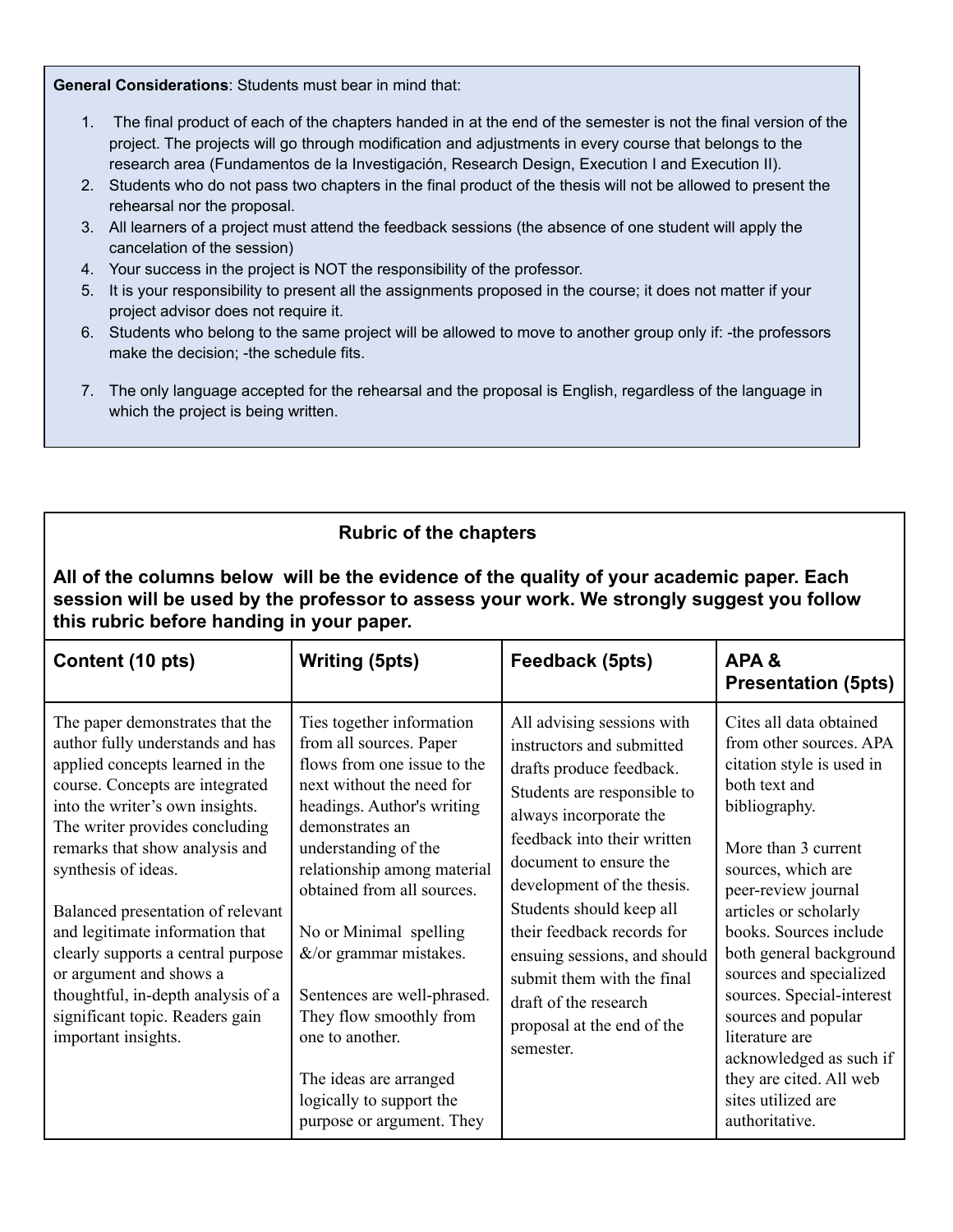| are clearly linked to each<br>other. | The paper evidences the<br>use of APA 7th edition. |
|--------------------------------------|----------------------------------------------------|
|                                      |                                                    |

#### **6. Content of the course**

**(IMPORTANT: all the activities and tasks below may adjusted or be reschedule)**

**The main topics (underlined) of the course will be assigned to students for a 15 minute presentation.**

**\*As part of the strategy "Bilingües emergentes", the students will develop some activities in the Spanish that will help them to improve their communicative competence in their mother tongue. The facilitators of the course will provide feedback.**

| <b>Date</b>           | <b>Content</b>                                                                                                                                                                                                                                                                         |
|-----------------------|----------------------------------------------------------------------------------------------------------------------------------------------------------------------------------------------------------------------------------------------------------------------------------------|
| Week 1                | Welcoming protocol.<br>Course guidelines and presentation of the program<br>$\bullet$<br>Type of projects (modalities)<br>$\bullet$<br>Literature review foundations and guidelines                                                                                                    |
| Week 2                | Presentation Lit Review (Ss & prof)<br>Oral presentation of the Lit review (SS) 5 minutes (PADLET forum)<br>$\bullet$<br>Presentación Normas: APA norms Septima Edición (SS) presentación de tres<br>$\bullet$<br>minutos por estudiante.                                              |
| Week 3                | Presentation Conceptual Framework (ss & prof)<br>Writing the first concept (identify the key concepts (authors and definitions) MAP<br>Final version of the first concept with 3 authors (updated) assignment<br>$\bullet$<br>The first construct (exercise) and feedback<br>$\bullet$ |
| Week 4                | Second Construct feedback of first construct & Individual advisory (Scheduled)<br>Introduction and conclusion of the conceptual framework<br>Final paper<br>$\bullet$                                                                                                                  |
| Week 5                | Revision of first partial: Lit review and Conceptual Framework (prof)                                                                                                                                                                                                                  |
| Week 6                | Statement of the Problem (SOP) (Ss will work autonomously by reading and<br>polishing the SOP with the use of the guidelines)                                                                                                                                                          |
| <b>Partial 1-30 %</b> |                                                                                                                                                                                                                                                                                        |
| Week 7                | Statement of the problem/justification (ss $\&$ prof)<br>Building: statement of the problem/justification. (1 hour per group) STEP by STEP<br>Professors' tutoring for objectives and research questions (letter requiring guidance)                                                   |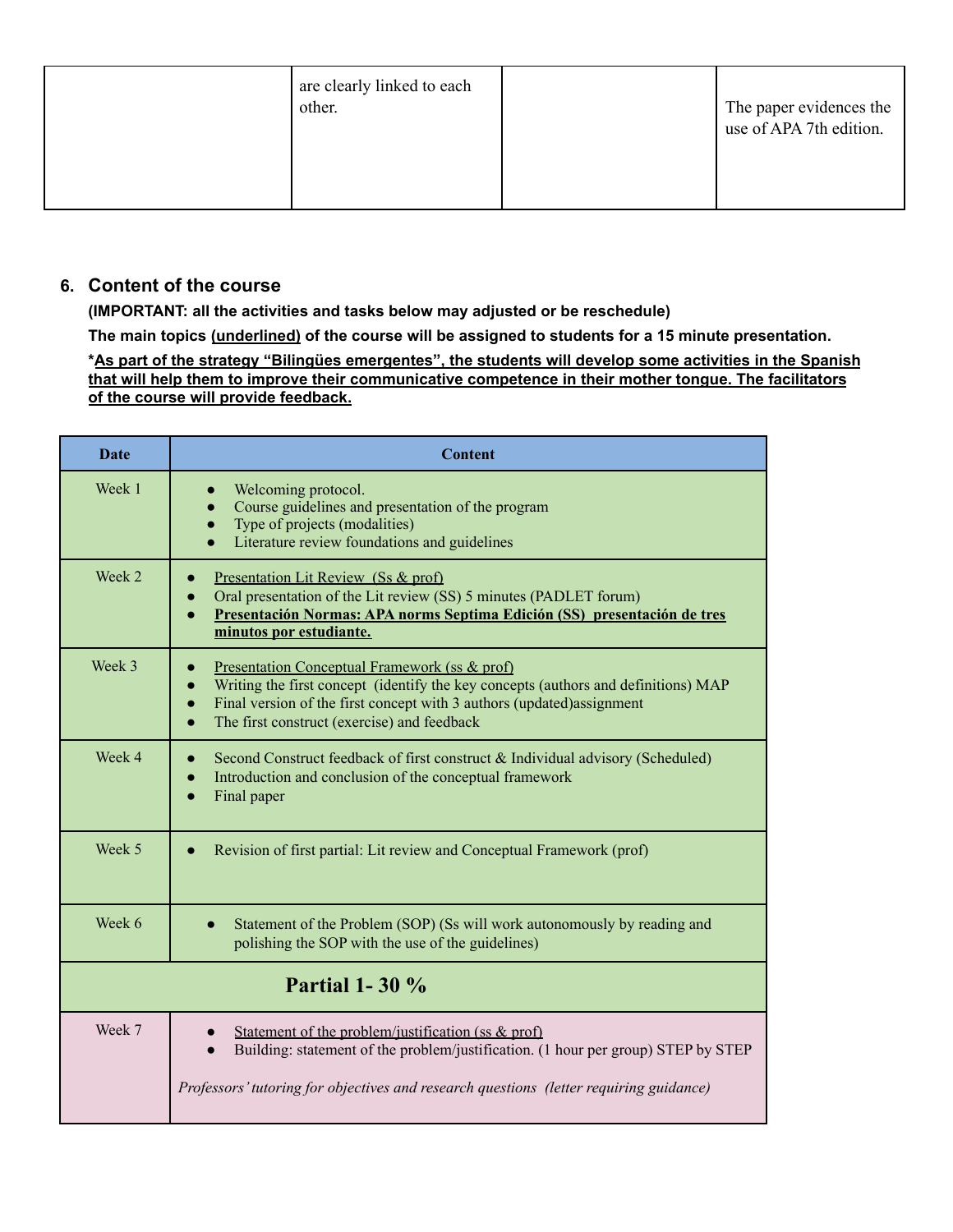|         | <b>Three Chapter Discussion</b><br><b>In Spanish</b>                                                                                                                                                         |  |  |
|---------|--------------------------------------------------------------------------------------------------------------------------------------------------------------------------------------------------------------|--|--|
| Week 8  | Objectives construction.<br>Lectura en español sobre construcción de objetivos. Discusión en clase.<br>$\bullet$                                                                                             |  |  |
| Week 9  | Developing and evaluating research questions. (Ss $&$ prof)<br>Teaching and learning objectives. (Ss & prof)<br>Research questions and objectives/ (Ss & prof)<br>$\bullet$                                  |  |  |
| Week 10 | Feedback objectives research questions<br>$\bullet$<br>Final of SOP/Justification (Final delivery)<br>$\bullet$<br>Begin methodology (context and setting and participants)1st draft<br>$\bullet$            |  |  |
| Week 11 | Revision of SOP/ Justification (Prof)<br>Methodology: Type of research and type of study (Ss will work autonomously by<br>$\bullet$<br>reading and polishing the methodology with the use of the guidelines) |  |  |
|         | <b>Partial 2 - 15%</b>                                                                                                                                                                                       |  |  |
| Week 12 | Final part methodology: Sampling, data collection instruments.<br><b>Final draft Methodology.</b><br>Presentation of the guidelines for the rehearsal and proposal                                           |  |  |
| Week 13 | Feedback session: PowerPoint presentation and abstract for the rehearsal.                                                                                                                                    |  |  |
| Week 14 | Final product complete: Lit Review, Conceptual Framework, SOP/justification,<br>Methodology.<br><b>Rehearsals</b>                                                                                            |  |  |
| Week 15 | <b>Proposal (Research colloquium)</b><br>$\bullet$                                                                                                                                                           |  |  |
| Week 16 | Feedback of thesis proposal<br>$\bullet$<br>Individual advisory (scheduled)<br>$\bullet$                                                                                                                     |  |  |

# **7. REFEREFENCES**

Mertens, D.M. (1998). Research methods in education and psychology: Integrating diversity with quantitative and qualitative approaches. Thousand Oaks, CA: Sage.

(Chapter 1: An introduction to research, Chapter 3: Experimental and quasi-experimental research, Chapter 4: Causal comparative and correlational research)

Creswell, J. W. (2003). Research design: Qualitative, quantitative, and mixed methods approaches Second Edition). Thousand Oaks, CA: Sage.

(Chapter 1: A framework for design) 463-494.